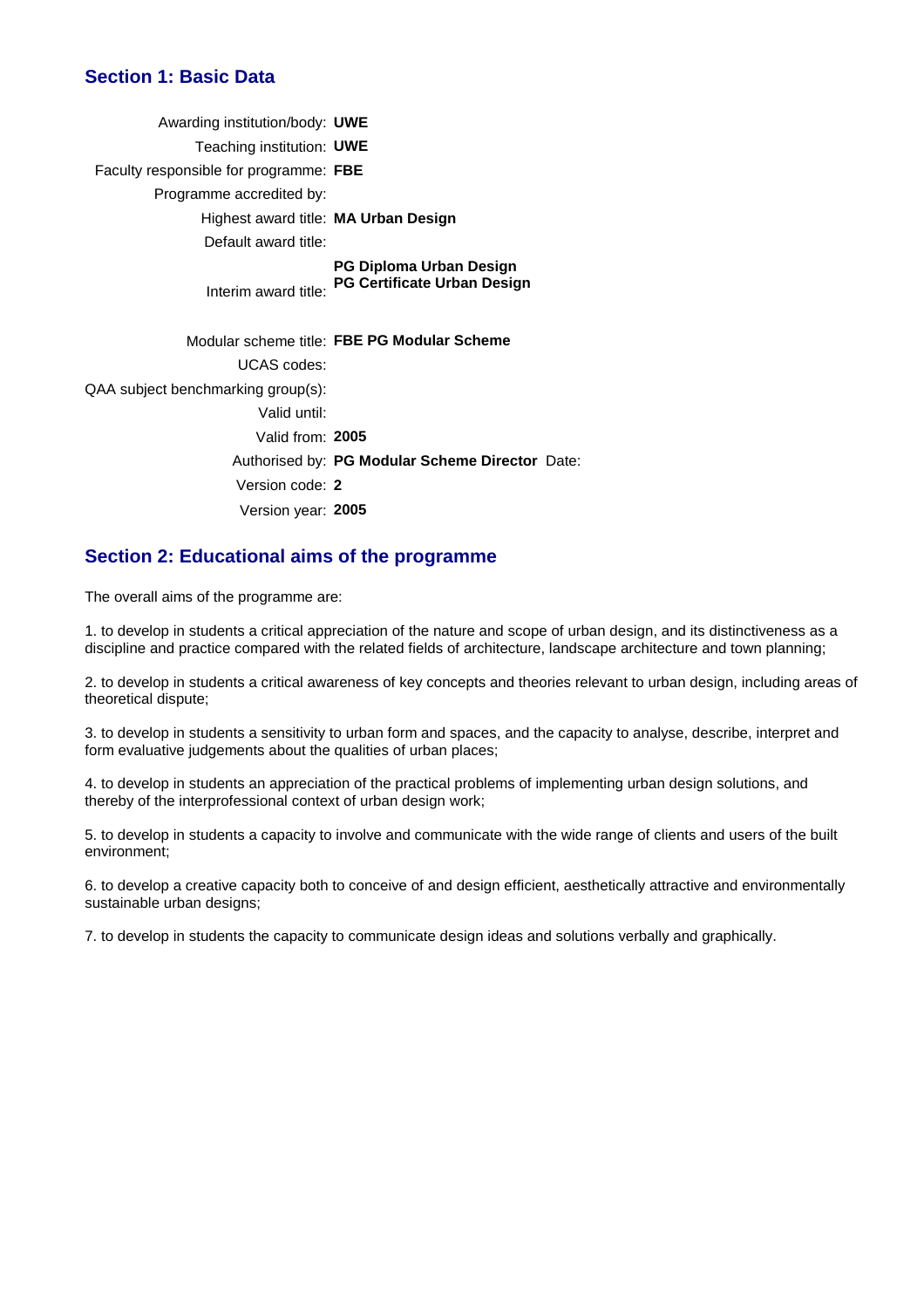## **Section 3: Learning outcomes of the programme**

#### **A: Knowledge and understanding**

**By the end of the programme, the student should be able:**

1. to demonstrate a knowledge of the history and main theories of urban design;

2. to demonstrate an understanding of the ways in which contemporary urban environments come to be designed, and the roles played by different agents (such as developers, architects, town planners, etc) in creating and designing the built environment;

3. to demonstrate a knowledge of the ways in which the town and country planning system, and related legislation, seeks to enhance and/or conserve the design quality of urban and rural environments, including the use of such instruments as conservation area designation, the "listing" of buildings and monuments, design guidance and codes, development briefs, the use of planning conditions, etc;

4. to demonstrate a critical appreciation of the relationships between land-use, the design of built form, and human behaviour, including the possible effects of different kinds of built forms on people's behaviour, and the extent to which people find given urban environments convenient and attractive to be in and move about in;

5. to demonstrate an understanding of the contribution which different kinds of urban form and design can make to the realisation of economically efficient, aesthetically attractive, and environmentally sustainable development;

6. to demonstrate an understanding of the varying aspirations and interests of different groups in society with respect to the built environment. including groups with different cultural backgrounds and norms;

#### **Teaching/learning methods and strategies**

Throughout the programme as a whole (i.e. in the different modules making up the programme), a range of teaching and learning methods are used, including formal lectures and seminars as well as urban design projects. With regard to developing the areas of knowledge and understanding of urban design detailed above, lectures and seminars are the primary teaching methods employed, though some of this knowledge and understanding (e.g. that detailed in points 5 and 6) is gained through the design projects which form a significant component in the assessment of students' work on the programme.

#### **Assessment**

Assessment is largely through design and project work. Critical and analytical writing, particularly in the form of essays, also forms a key component. The emphasis on design and project work implies that students' knowledge is assessed holistically and in context.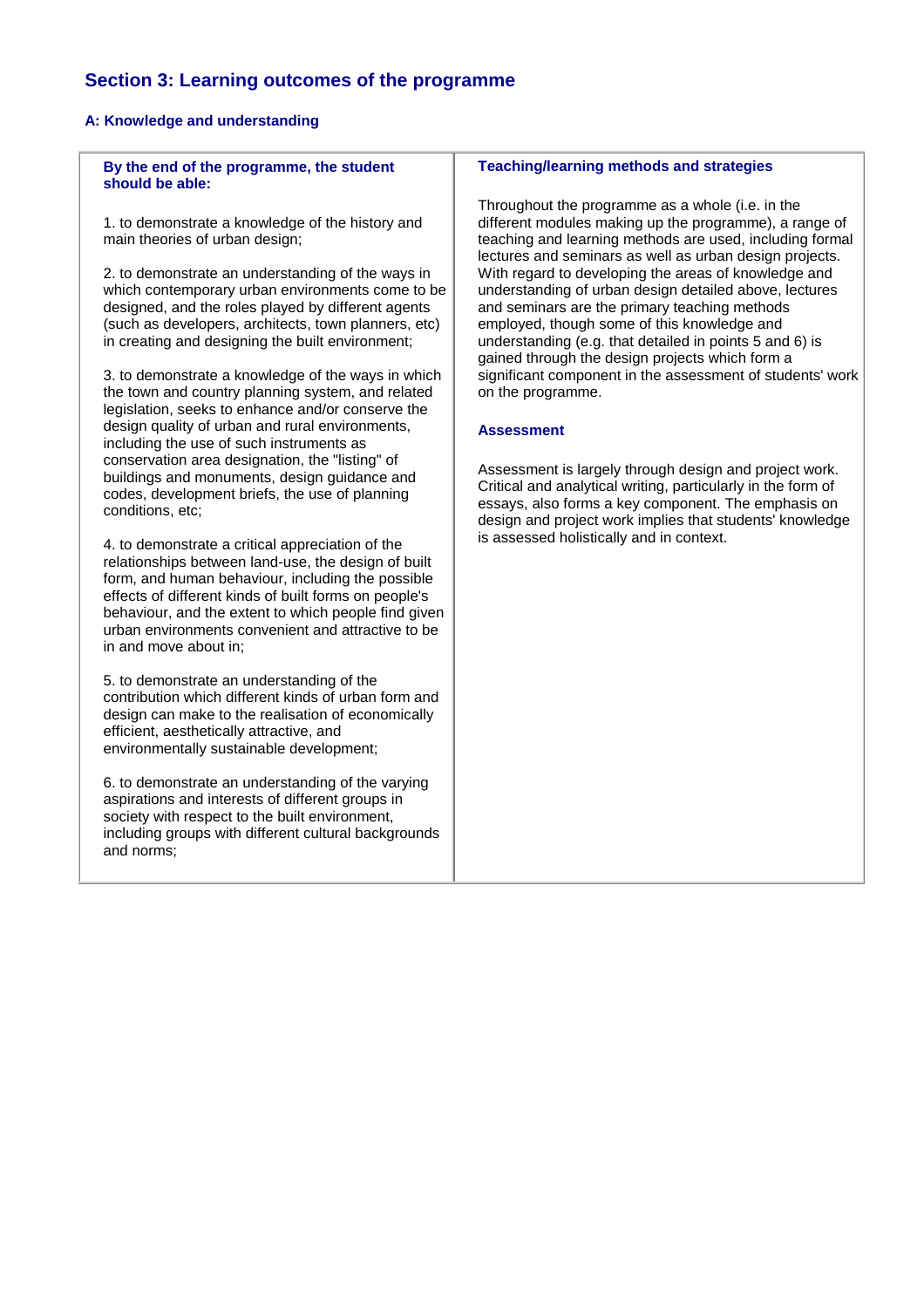#### **B: Intellectual skills**

#### **By the end of the programme, the student should be able:**

1. to analyse and form considered assessments of the design qualities of given urban or rural environments, and of the role which urban design may play in conserving. enhancing or adding to those qualities;

2. to form, articulate, and justify judgements (both positive and negative) of the qualities of given urban designs;

3. to create ideas and strategies for the improvement of the design of urban places, including the capacity to formulate actual designs for urban places and spaces, and working in an environment of uncertainty

4. to generate and undertake a programme of research to examine design ideas or assumptions, and from this reach clear and critically considered conclusions, and demonstrate an appreciation of the theoretical and practical significance of these conclusions.

5. to formulate, present and debate complex ideas, and engage with contested concepts

6. to judge and evaluate the quality (validity, reliability and generalisability) of evidence that is used to support claims about theory and current problems in Urban Design practice

7. to appreciate the complexity of policy issues and the role of values in their definition and solution

#### **Teaching/learning methods and strategies**

The programme uses teaching methods that develop skills in the critical analysis and appraisal of the design of the built environment, as well as design skills themselves. It is considered that developing the ability to rigorously appraise urban design work and analyse the forces contributing to its production are key to operating within the field - whether undertaking actual design work or not. The foundation of the teaching on the course are the essays, appraisals and analysis work that pursue this intent.

The programme as a whole does place great emphasis on the learning of practical design skills, through a series of "hands-on" design projects which simulate urban design problems and situations. This emphasis on learning about urban design by actually "doing" design derives partly from the fact that some students on the programme (especially those working for private sector consultancies) may find that some of their work does involve doing actual urban designs. But it also derives from our view that, even where the urban design work being done involves the guidance and control of urban design rather than direct design (as is the case with most design work in public sector planning authorities), it is through grappling with the challenges of doing urban designs that students best develop a deeper understanding of the problems and possibilities of urban design. However, alongside this emphasis on practical design work in projects, the programme also seeks to develop students' theoretical understanding of urban design, and in particular their capacity to deliberate about, discuss and debate urban design issues, and it is in relation to these skills that seminars form part of the students' learning alongside design projects. Work in the Research for Policy and Practice module and the Dissertation underpins and reinforces the teaching of these skills.

#### **Assessment**

Analysis and synthesis are core to all assessed project work ranging across essay writing, appraisal projects and design projects. In addition intellectual skills relating to conceptual ideas and analysis are assessed through the research modules and the dissertation.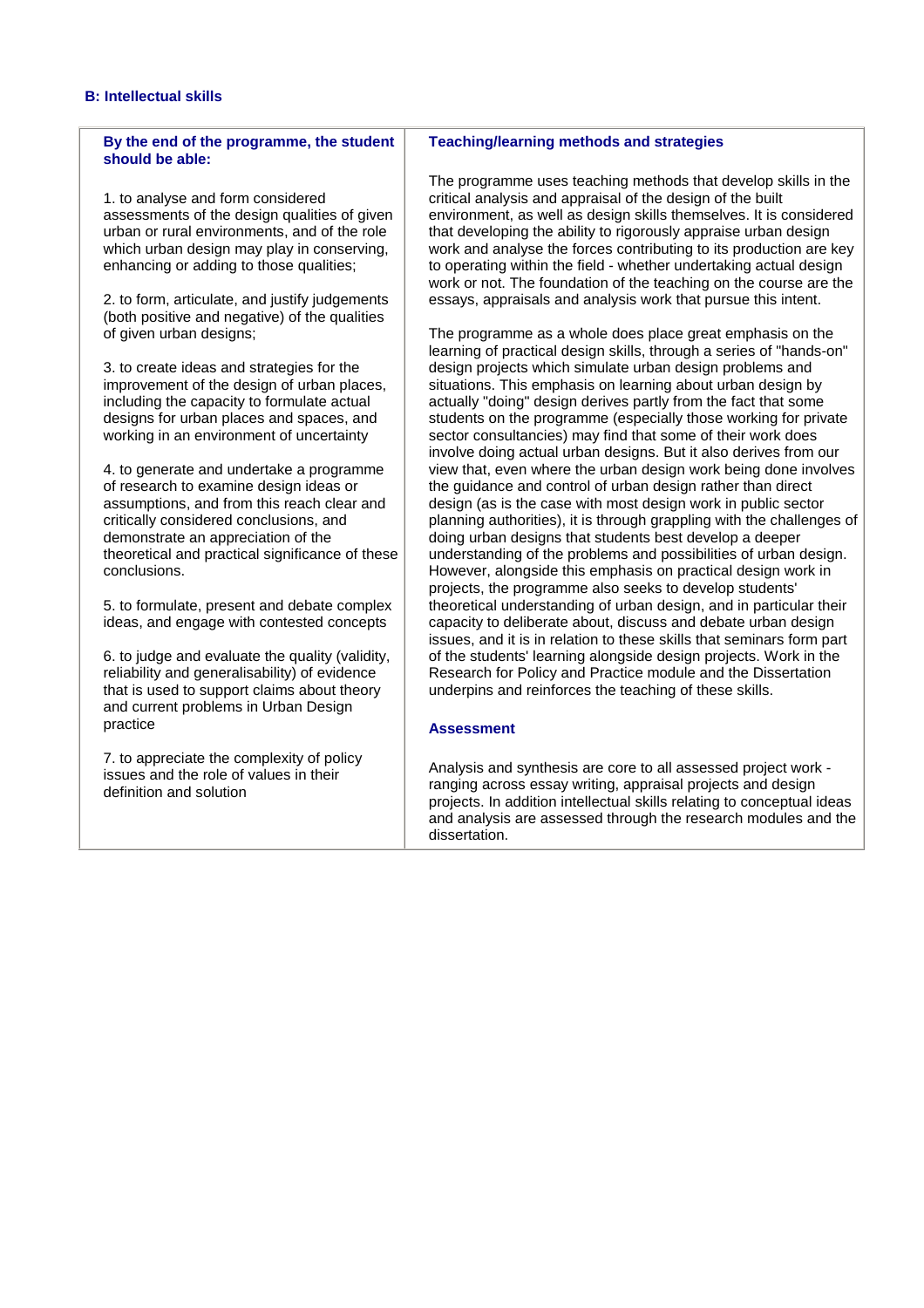## **C: Subject, Professional and Practical Skills**

| By the end of the programme, the student should be able:                                                                                                                                                                                                                                                              | <b>Teaching/learning methods and strategies</b>                                                                                                                                                                                          |
|-----------------------------------------------------------------------------------------------------------------------------------------------------------------------------------------------------------------------------------------------------------------------------------------------------------------------|------------------------------------------------------------------------------------------------------------------------------------------------------------------------------------------------------------------------------------------|
| 1. to engage in actual urban design practice work, either<br>through the medium of design guidance and control<br>undertaken by town planning authorities, or by contributing<br>directly to the creation of urban designs through master<br>planning and design work for planning and urban design<br>consultancies; | Once again, it is primarily through the medium of<br>analysis and appraisal projects, and design<br>projects, with critical and reflective feedback that<br>the foregoing professional and practical skills are<br>learnt and developed. |
| 2. to work as a member of a team engaged in urban design<br>work, including the capacity to appreciate and communicate<br>with professionals from related disciplines (such as architects)                                                                                                                            | <b>Assessment</b><br>Design and appraisal skills are assessed                                                                                                                                                                            |
| involved in urban design work, and to discuss and negotiate<br>design solutions with other agents (such as developers)<br>involved in designing the built environment.                                                                                                                                                | through essay, dissertation and project work<br>undertaken across the spectrum of modules.                                                                                                                                               |
| 3. More generally, to create and communicate design ideas,<br>to generate design policy and guidance, to advise and<br>negotiate on urban design issues, and to prepare urban<br>design frameworks and site layouts.                                                                                                  | There is a balance throughout the programme of<br>design, and non-design, focused modules -<br>allowing the development of productive and<br>reflective skills.                                                                          |
| 4. to communicate design ideas and solutions to others,<br>including different groups in society from different social or<br>cultural backgrounds, who may possess different aspirations<br>and interests with respect to the way environments are<br>designed;                                                       |                                                                                                                                                                                                                                          |
| 5. to discuss, debate and negotiate about different design<br>proposals with colleagues, clients, and different agents<br>involved in the provision of the built environment (such as<br>developers, architects, landscape architects, etc);                                                                          |                                                                                                                                                                                                                                          |
| 6. to devise appropriate methods to guide and control the<br>quality of new designs for the built environment;                                                                                                                                                                                                        |                                                                                                                                                                                                                                          |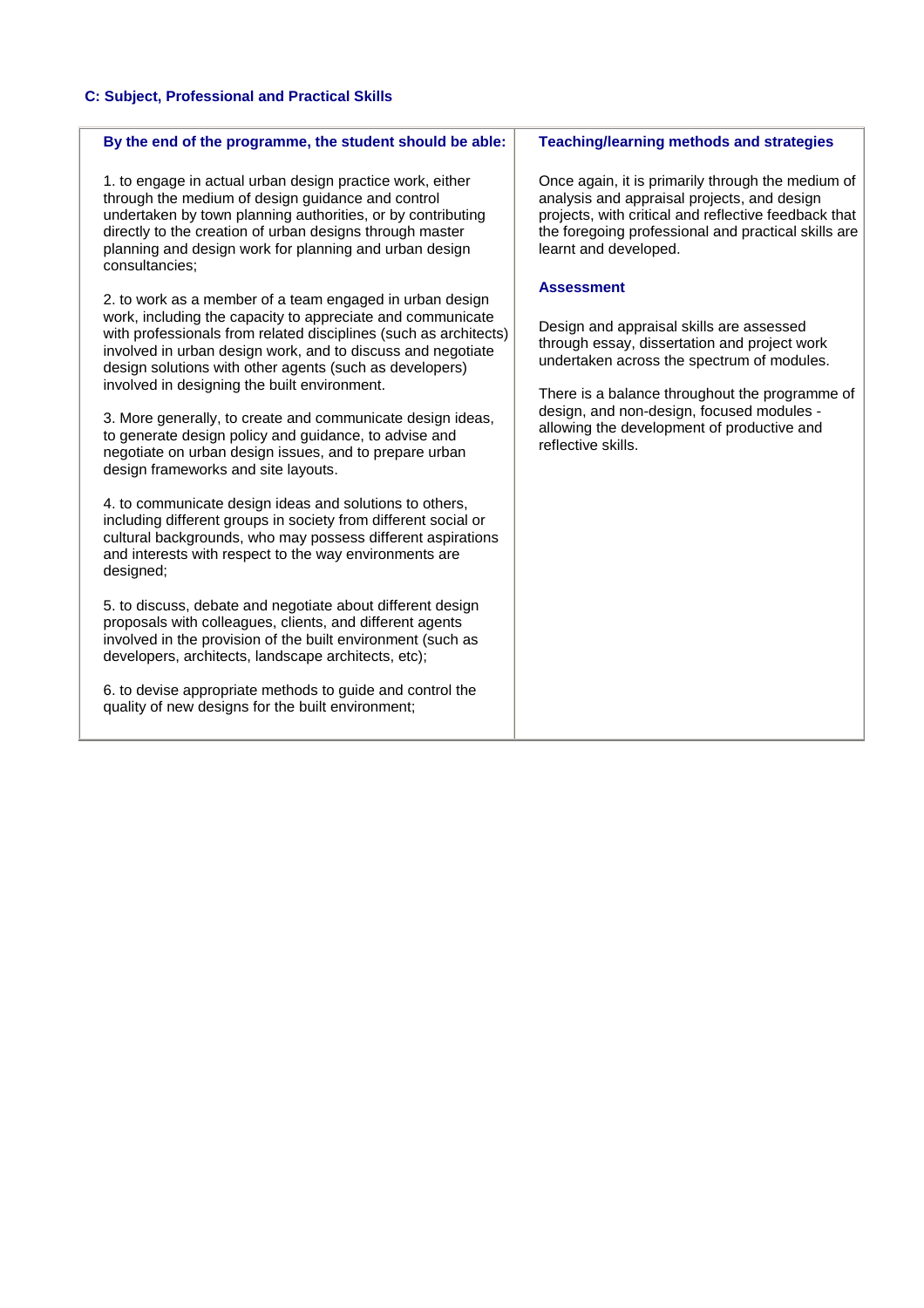### **D: Transferable skills and other attributes**

| By the end of the programme, the student<br>should be able:                                                                  | <b>Teaching/learning methods and strategies</b>                                                                                                                                             |
|------------------------------------------------------------------------------------------------------------------------------|---------------------------------------------------------------------------------------------------------------------------------------------------------------------------------------------|
| 1. to analyse and evaluate the design qualities<br>of urban environments;                                                    | Seminars, design, research and appraisal projects are the main<br>vehicles for developing these transferable skills and attributes.                                                         |
| 2. to communicate verbally and graphically                                                                                   | <b>Assessment</b>                                                                                                                                                                           |
| design ideas and solutions to different groups<br>with varying ranges of interest in the built<br>environment.               | Students' communication and inter-personal skills are assessed<br>via presentations and defence of their ideas and designs.<br>Groupwork offers the opportunity for the assessment of team- |
| 3. to work effectively in teams                                                                                              | working.                                                                                                                                                                                    |
| 4. to initiate and manage the research<br>process, utilising the appropriate<br>methodologies                                | Written work (particularly essays and the dissertation) provide<br>an opportunity to assess analytical and evaluative skills.                                                               |
| 5. to act autonomously in planning and<br>implementing tasks at a professional level                                         |                                                                                                                                                                                             |
| 6. to self direct, manage, and reflect on their<br>own learning, exercising initiative and taking<br>personal responsibility |                                                                                                                                                                                             |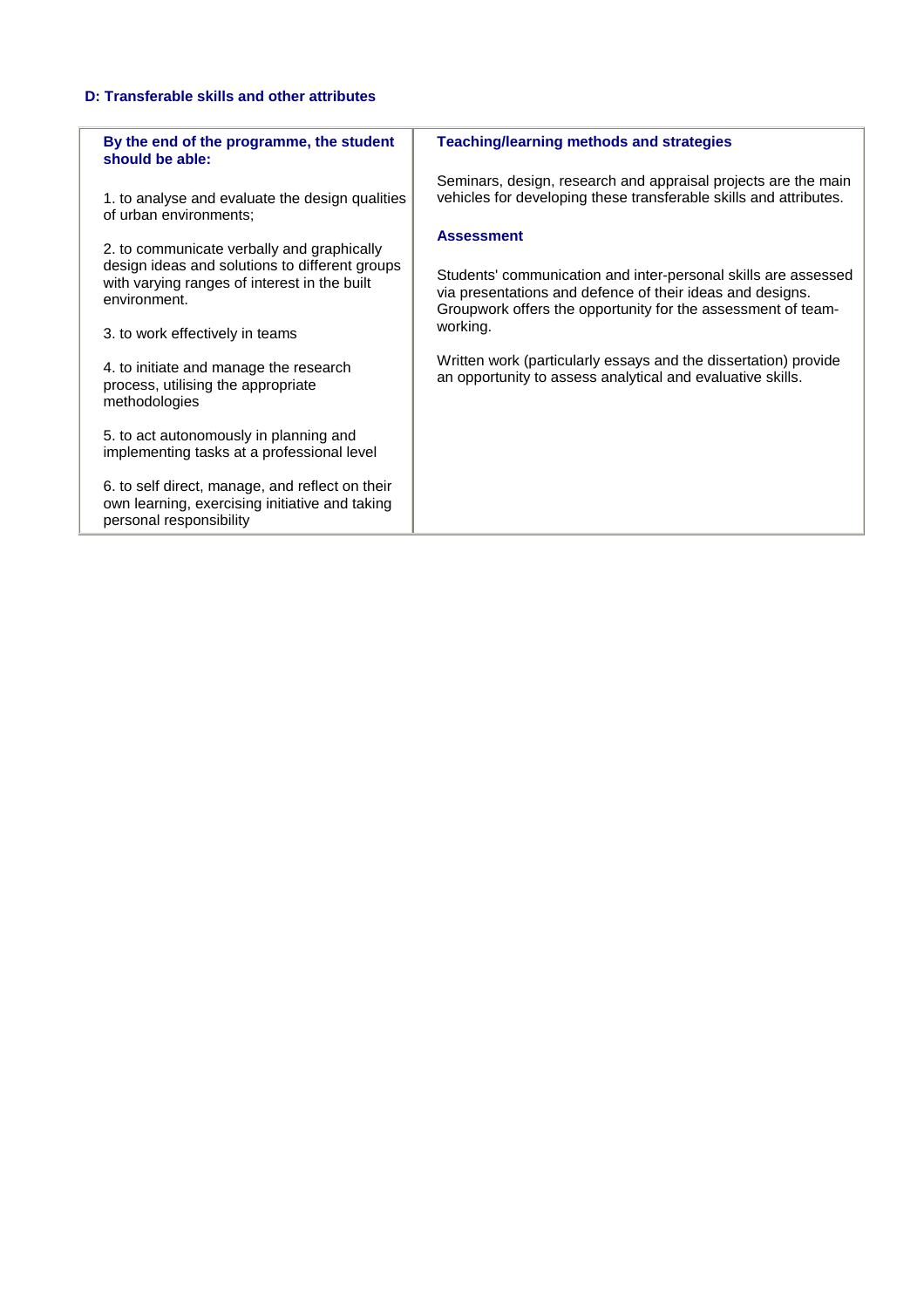# **Section 4: Programme structure**



- course structure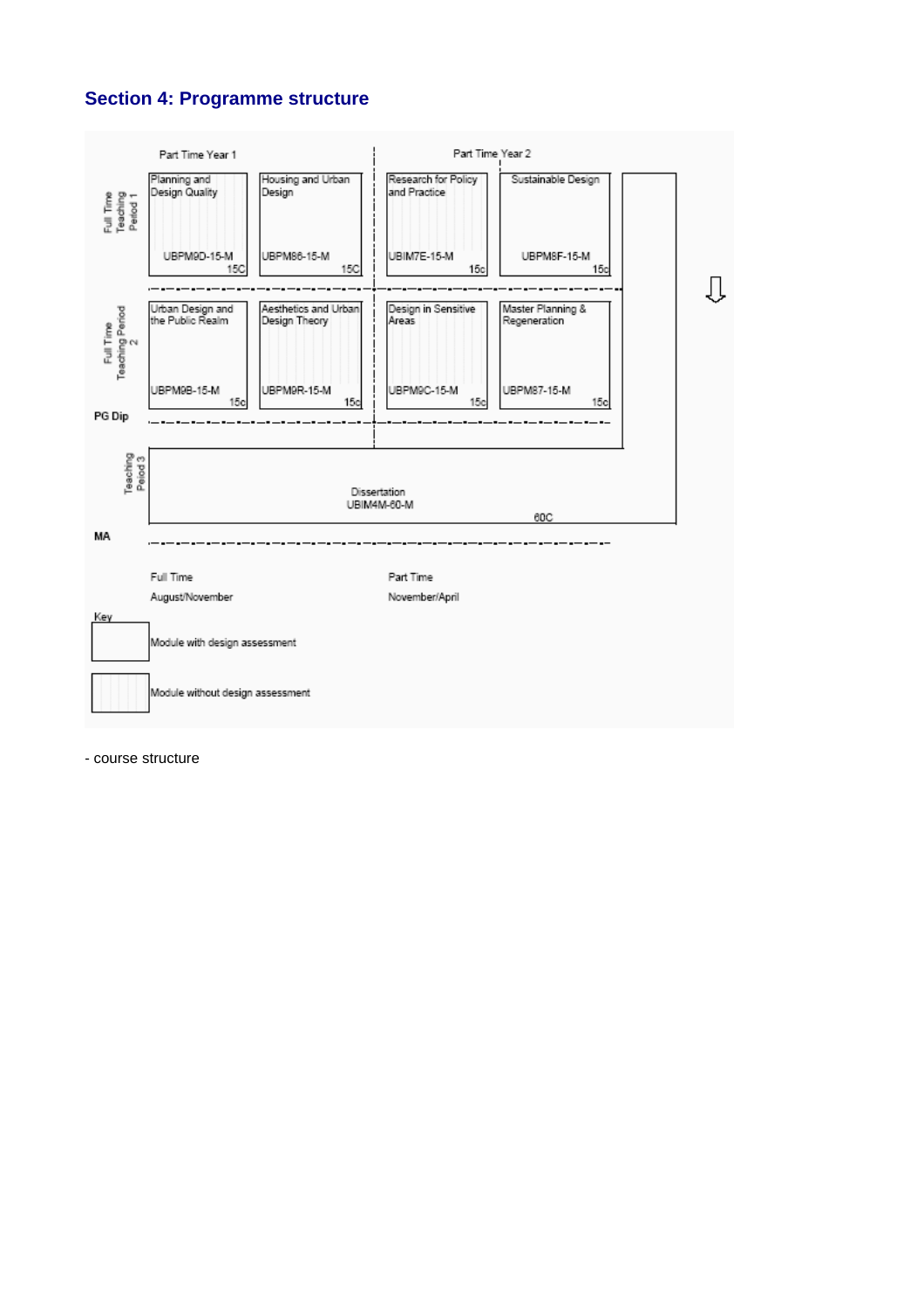| <b>Core modules</b>                                     |
|---------------------------------------------------------|
| Level M                                                 |
| UBPM9R-15-M: Aesthetics and Urban Design Theory<br>(15) |
| UBPM9C-15-M: Design in Sensitive Urban Areas (15)       |
| UBIM4M-60-M: Dissertation (60)                          |
| UBPM86-15-M: Housing and Urban Design (15)              |
| UBPM87-15-M: Master Planning and Regeneration<br>(15)   |
| UBPM9D-15-M: Planning and Design Quality (15)           |
| UBIM7E-15-M: Research for Policy and Practice (15)      |
| UBPM8F-15-M: Sustainable Design (15)                    |
| UBPM9B-15-M: Urban Design and the Public Realm<br>(15)  |
|                                                         |
|                                                         |
|                                                         |
|                                                         |